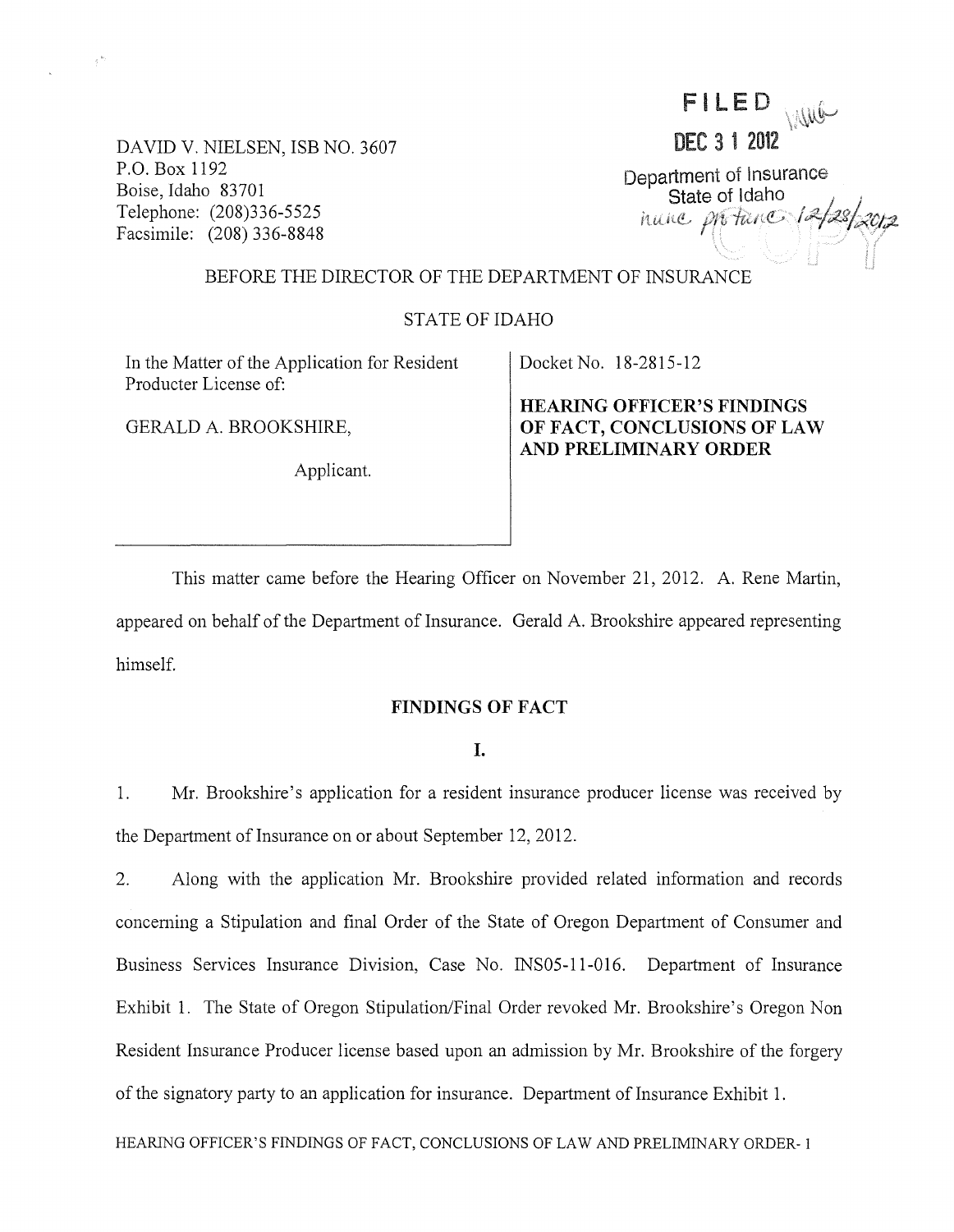3. Following the entry of that Oregon Order the Idaho Department of Insurance initiated an administrative enforcement action against Mr. Brookshire which resulted in an Order dated November 19, 2009 revoking his Idaho Insurance Producer license. Pursuant to that Order Mr. Brookshire was found to have violated Idaho Code  $\S$  41-1016(1)(e), (h), (i), and (j). Additionally it was determined that Mr. Brookshire had violated Idaho Code  $\S$  41-1021(1). Department of Insurance Exhibit 2.

4. On or about October 22, 2012 the Department of Insurance notified Mr. Brookshire that it had denied his application for a resident producer license which had been submitted in September of 2012. Department of Insurance Exhibit E. The Department based this denial upon the earlier Oregon Order, the previous Idaho Department of Insurance Order, and the underlying admission of Mr. Brookshire to the forgery. Pursuant to the provisions of Idaho Code § 41- 1016(1) the Department concluded that the earlier violations provided appropriate grounds to deny Mr. Brookshire's application. *Id.* 

5. Mr. Brookshire requested a hearing on his denial. Brookshire Exhibit 1.

#### CONCLUSIONS OF LAW

1. The provisions of Idaho Code § 41-1016 provide the Director of the Department of Insurance the capability to refuse to issue a license to an applicant under a number of grounds. This includes:

> ( e) Misrepresenting the terms of an actual or proposed insurance contract or application for insurance or misrepresenting any fact material to any insurance transaction or any proposed transaction; ...

> (h) Using fraudulent, coercive or dishonest practices, or demonstrating incompetence, untrustworthiness or financial irresponsibility, or being a source of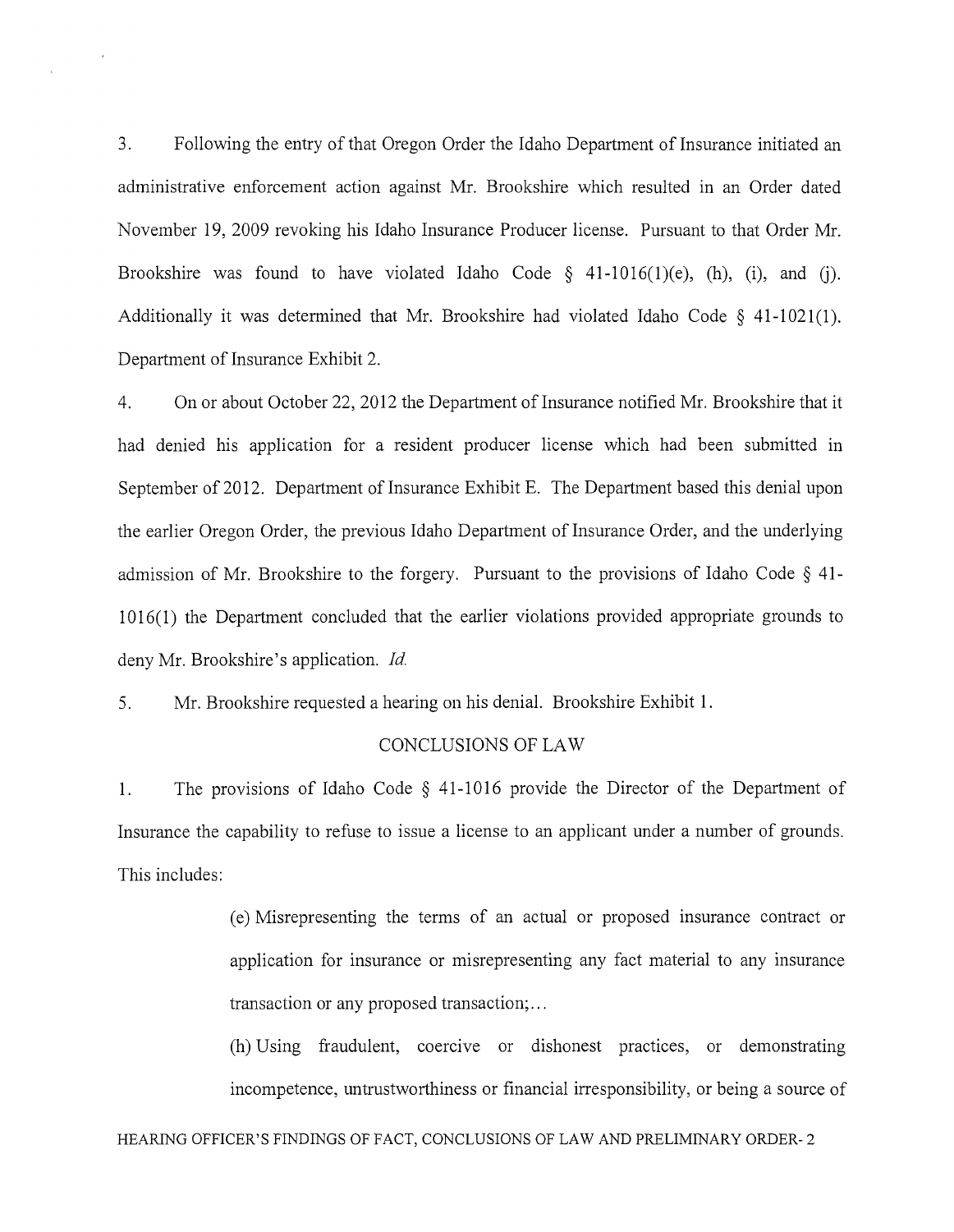injury and loss to the public or others, in the conduct of business in this State or elsewhere;

(i) Having an insurance license denied, suspended or revoked in any other state, province, district or territory;

U) Forging another's name on an application for insurance or on any document related to an insurance transaction;

2. Next, pursuant to Idaho Code  $\S$  41-1021(1) a requirement exists where: A producer shall report to the Director any administrative action taken against the producer in another jurisdiction or by another governmental agency within 30 (30) days of the final disposition of the matter. This report shall include a copy of the Order, Consent Order or other relevant legal documents.

3. The above language of Idaho Code  $\S$  41-1016(1) and 41-1021(1) represent a clear exercise of the police power of the state. *Williams* v. *O-Connell,* 76 Idaho 121, 278 P.2d 196 (1954). The Director of the Department of Insurance may invoke that power to determine which resident producer applicants may receive licensing.

4. Testimony was presented by representatives of the Department of Insurance including the licensing supervisor for the Department, Lisa Tordjman, and Bureau Chief, Georgia Siehl. Hearing Transcript p. 11-36; 36-52. (hereinafter Hrg Tr Pg/Ln).

5. Following the review of Mr. Brookshire's application, a recommendation was made that Mr. Brookshire's license application be denied. The grounds for this recommendation included (1) the findings and admissions of forgery, (2) the act itself, (3) the revocation by the

#### HEARING OFFICER'S FINDINGS OF FACT, CONCLUSIONS OF LAW AND PRELIMINARY ORDER- 3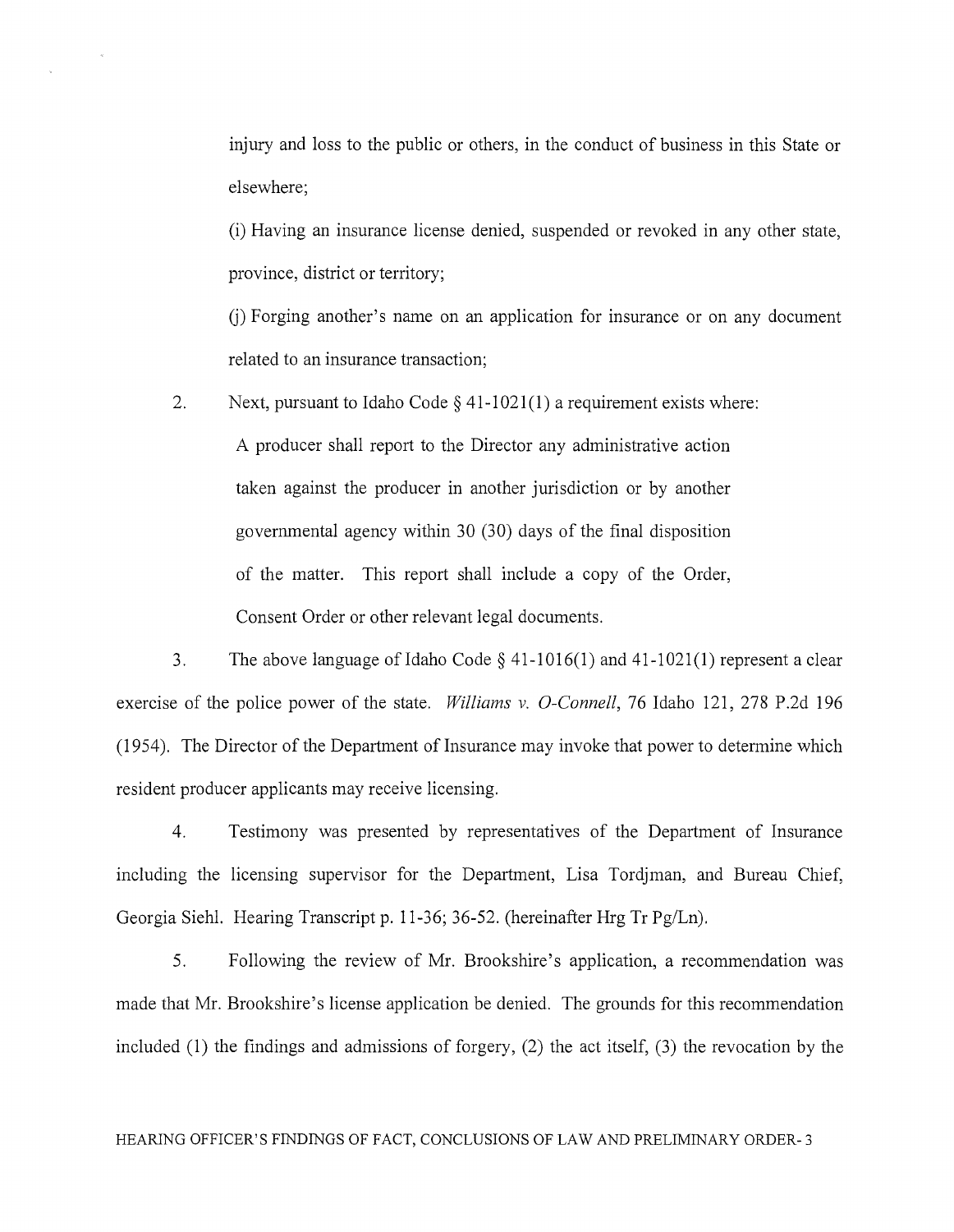Oregon Department of Insurance, and the (4) the failure to report the Oregon Administrative action to the Idaho Department of Insurance. Hrg Tr 22/9-15.

6. Of significant note was the underlying nature of the act of forgery (the dishonest aspect of the conduct) along with the corresponding concern of the Department regarding the public safety involved with an insurance producer, who is placed in a position of trust with potential clients. Hrg Tr 22/16-25; 23/1-5. Also noted by the Department was the gravity of the offense, Hrg Tr 37/1; 37/10-20; 39/20-24; and the fact that the forgery at issue involved a signature on a life insurance policy which was done with knowledge and not the result of some error or otherwise through an act of omission. Hrg Tr 41/3-15.

7. Mr. Brookshire, testifying on his own behalf, acknowledged the seriousness of the offense which resulted in the earlier license revocations. Hrg Tr 49/1-25; 50/1-25. In mitigation, Mr. Brookshire emphasized the time (approximately 9 years prior) when the underlying acts had occurred. Hrg Tr 48/16-18; Department of Insurance Exhibit B, DOl 08. He further noted his remorse for those acts as well as the significant consequences, both financially and professionally which resulted. Hrg Tr 49/21-23; 51/5-10.

8. As additional consideration Mr. Brookshire called attention to the number of professional references which he supplied to testify to his character. Department of Insurance Exhibit C, 020-025; Hrg Tr 39/1-16; 40/1-18; 50/5-17; 52/9-13. Mr. Brookshire also testified that should he obtain licensing he has an available job opportunity. Hrg  $Tr 58/11-13$ .

9. These factors when weighed, however, although certainly sufficient to provide sympathy to Mr. Brookshire's situation, do not themselves justify a legal determination that the actions of the Department were improper and warrant being overturned. Mr. Brookshire's acts of forgery, involved more than one instance of wrongdoing and resulted in the false signatures HEARING OFFICER'S FINDINGS OF FACT, CONCLUSIONS OF LAW AND PRELIMINARY ORDER- 4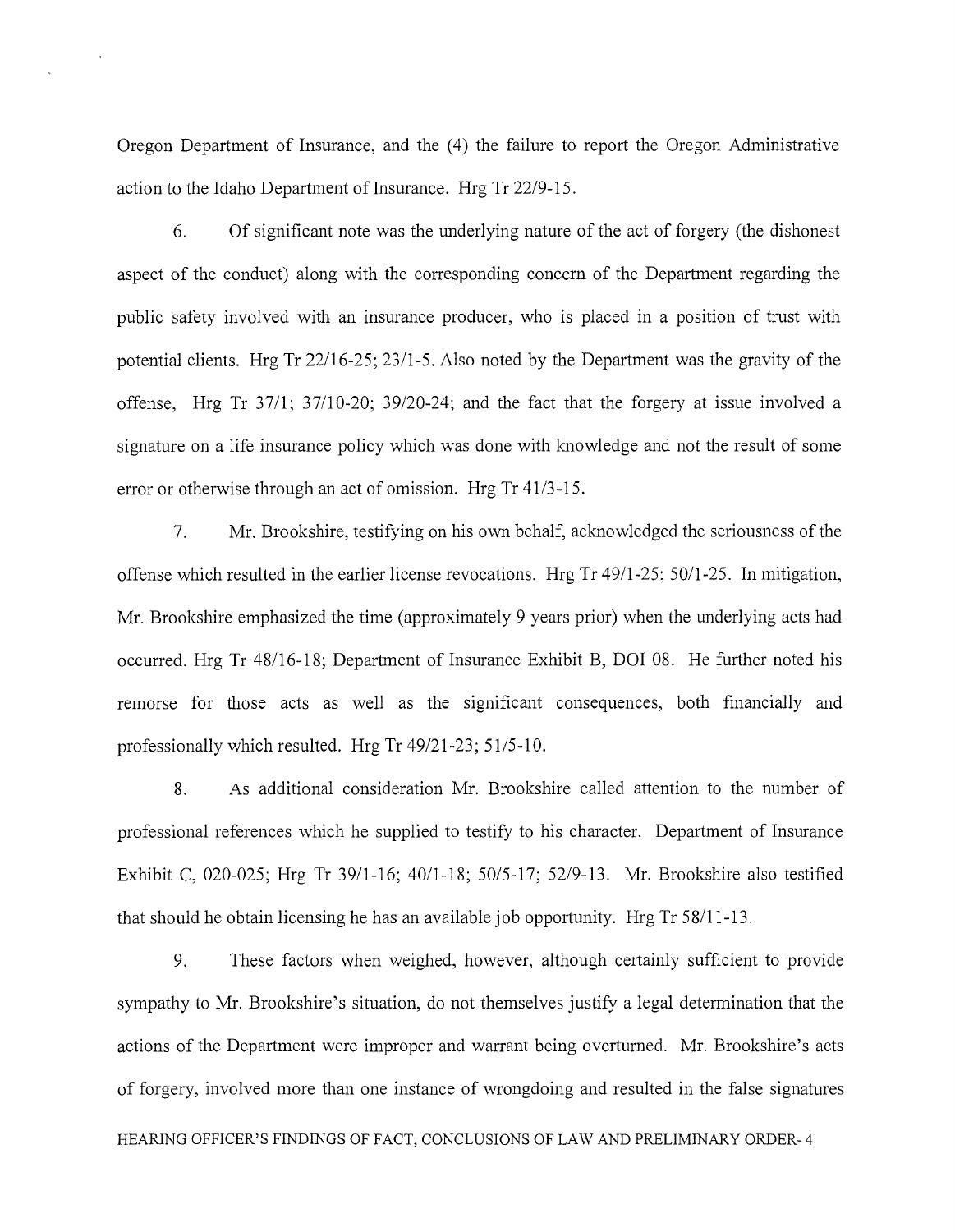being utilized on multiple documents. Department of Insurance Exhibit B, DOl 08-09. These acts constituted multiple violations of Idaho Code § 41-1016. A review of the Findings of Fact and Conclusions of Law made with the Department's earlier revocation of Mr. Brookshire's license provides additional insight and support for the Department's determination. Id at DOl 03- 014.

10. Clear grounds exist for the Department of Insurance to deny Mr. Brookshire's application. Although a substantive period of time has passed, the underlying nature of the offense (forgery) can be identified as a specific concern for the Department in maintaining the integrity of those who are licensed. Note is made of the fact that the Legislature in crafting the language of Idaho Code  $\S$  41-1016(1)(i) specifically designates forgery as a separate unique violation, one deliberately designated as an adequate basis for denial of a license. The time which has elapsed from the event is not itself a factor of sufficient weight to counter the underlying gravity of Mr. Brookshire's prior actions.

11. The matters identified by Mr. Brookshire in this proceeding are insufficient to warrant overturning the decision of the Department.

#### PRELIMINARY ORDER

Based upon the foregoing, it is hereby ORDERED that the denial of Mr. Brookshire's application for resident producer license by the Department of Insurance is upheld and affirmed.

IT IS SO ORDERED.

#### **NOTIFICATION OF RIGHTS**

This is a preliminary order of the Hearing Officer. It can and will become final without further action of the Department of Insurance unless any party petitions for reconsideration before the Hearing Officer or appeals to the Director for the Department HEARING OFFICER'S FINDINGS OF FACT, CONCLUSIONS OF LAW AND PRELIMINARY ORDER- 5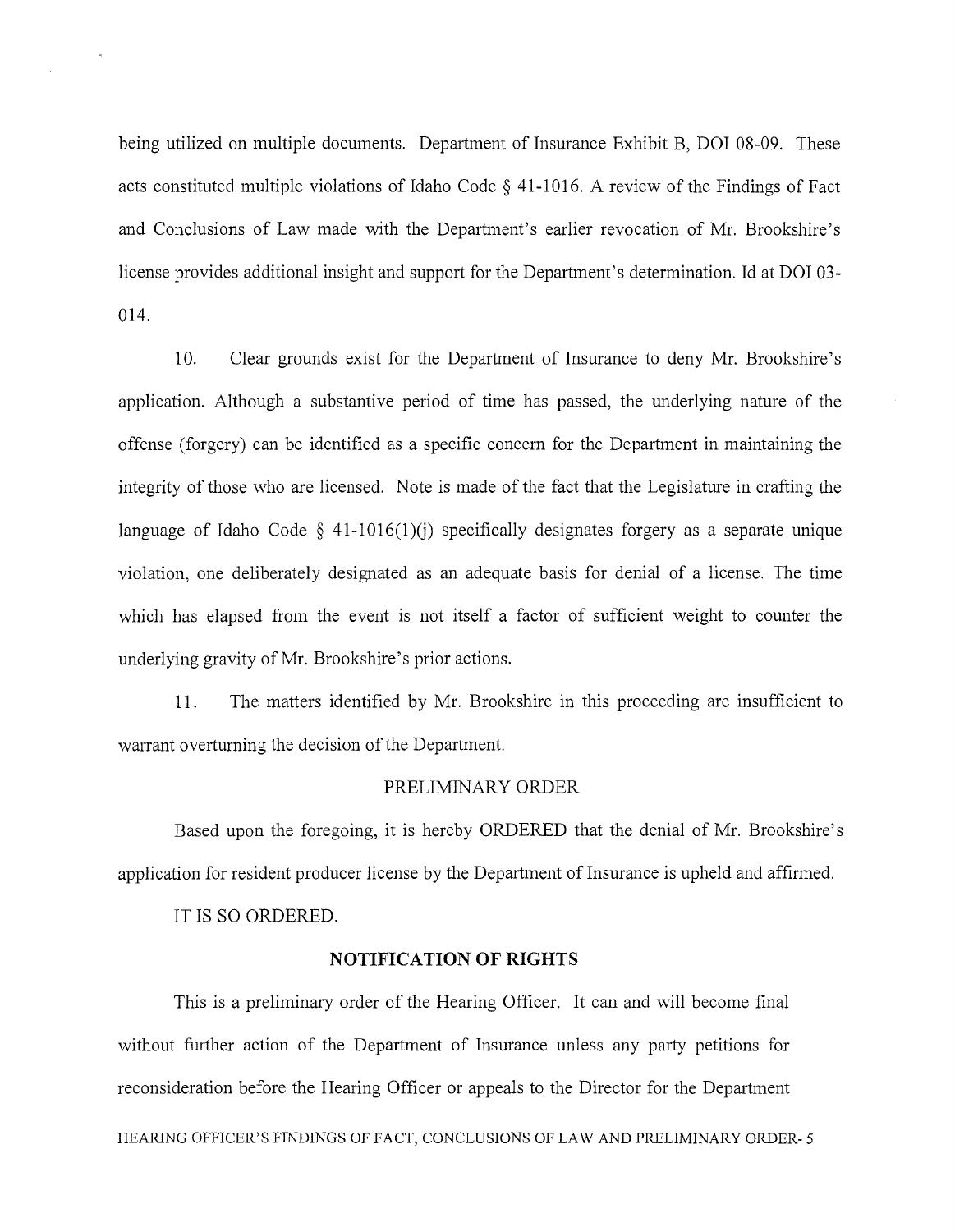of Insurance (or the designee of the Director). Any party may file a motion for reconsideration of this preliminary order with the Hearing Officer within fourteen (14) days of the service date of this order. The Hearing Officer will dispose of the petition for reconsideration within twenty-one (21) days of its receipt, or the petition will be considered denied by operation of law. *See* Idaho Code § 67-5243(3).

Within fourteen (14) days after (a) the service date of this preliminary order, (b) the service date of the denial of a petition for reconsideration of this preliminary order, or  $(c)$  the failure within twenty-one  $(21)$  days to grant or deny a petition for reconsideration of this preliminary order, any party may in writing appeal or take exception to any part of the preliminary order and file briefs in support of the party's position on any issue in the proceeding to the Director of the Department of Insurance (or the designee of the Director.) Otherwise, this preliminary order will become a final order of the Department of Insurance.

If any party appeals or takes exception to this preliminary order, opposing parties shall have twenty-one (21) days to respond to any party's appeal within the Department of Insurance. Written briefs in support of or taking exception to the preliminary order shall be filed with the Director of the Department of Insurance (or the designee of the Director). The Director may review the preliminary order on his own motion.

If the Director of the Department of Insurance (or his designee) grants a petition to review the preliminary order, the Director (or his designee) will allow all parties an opportunity to file briefs in support of or taking exception to the preliminary order and may schedule oral argument in the matter before issuing a final order. The Director (or his designee) will issue a final order within fifty-six (56) days of receipt of the written HEARING OFFICER'S FINDINGS OF FACT, CONCLUSIONS OF LAW AND PRELIMINARY ORDER- 6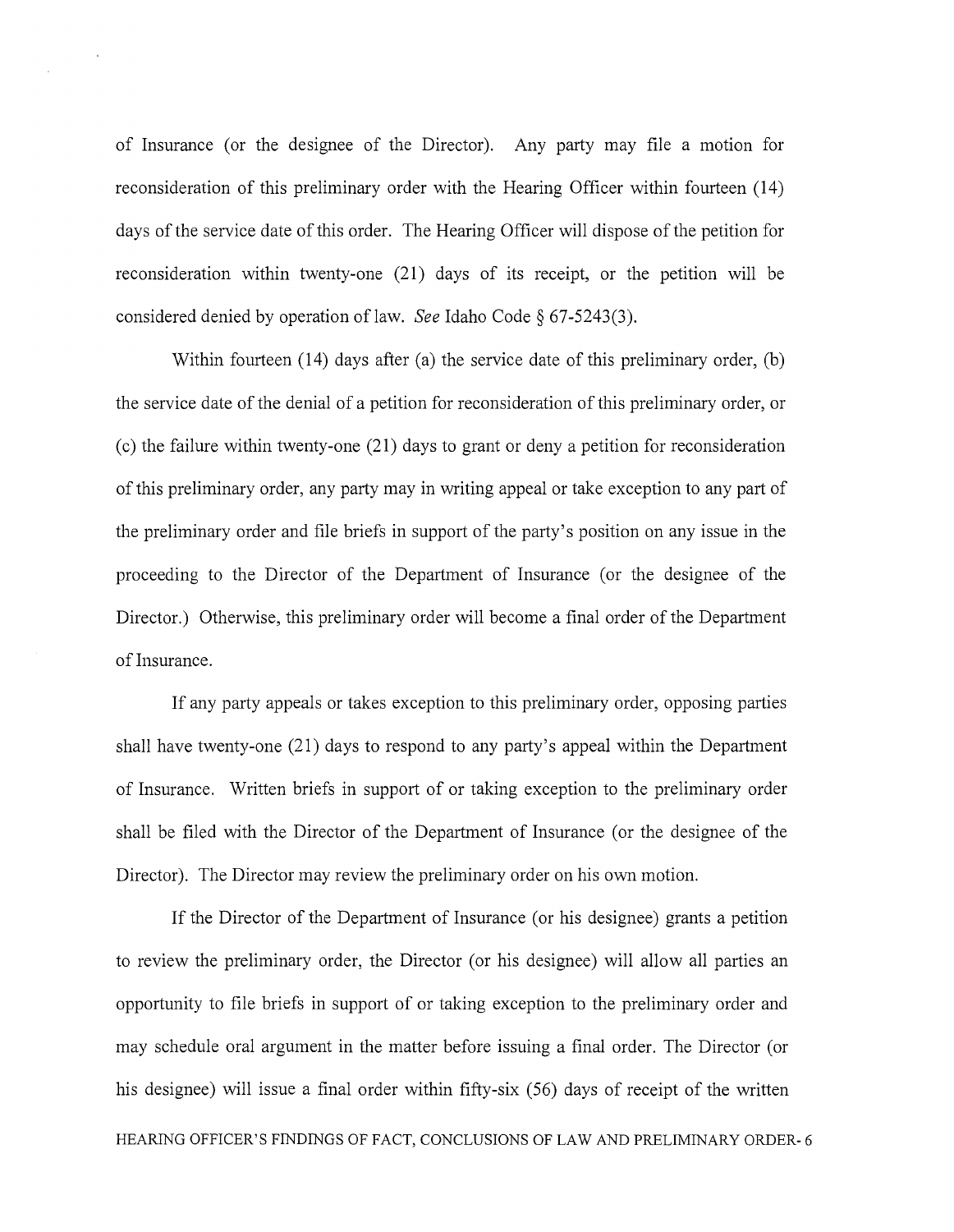briefs or oral argument, whichever is later, unless waived by the parties for good cause shown. The Director (or his designee) may remand the matter for further evidentiary hearings if further factual development of the record is necessary before issuing a final order.

Pursuant to Idaho Code §§ 67-5270 and 67-5272, if this preliminary order becomes final, any party aggrieved by the final order or orders previously issued in this case may appeal the final order and all previously issued orders in this case to district court by filing a petition in the district court of the county in which: (1) the hearing was held, (2) the final agency action was taken, (3) the party seeking review of the order resides, or operates its principal place of business in Idaho, or (4) the real property or personal property that was the subject of the Department's action is located.

This appeal must be filed within twenty-eight (28) days of this preliminary order becoming final. *See* Idaho Code § 67-5273. The fling of an appeal to district court does not itself stay the effectiveness or enforcement of the order under appeal.

DATED this ZAY day of December, 2012.

By: Cavid V. Nul

Hearing Officer